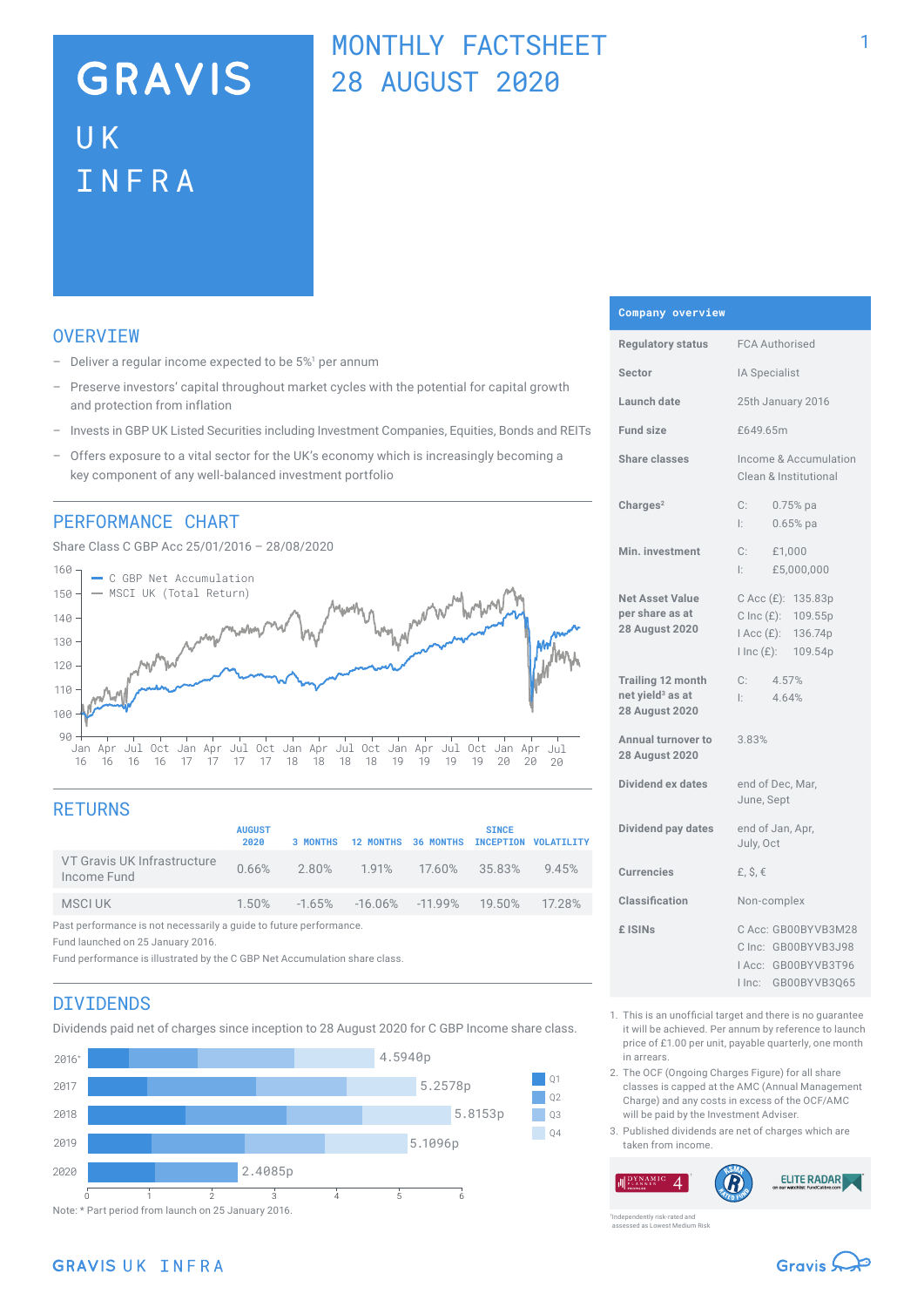## **GRAVIS UK** INFRA

## MONTHLY FACTSHEFT 28 AUGUST 2020

## FUND ADVISER'S REPORT

## The resilience of cash flows derived from portfolios of infrastructure assets has been evident throughout recent months.

The Fund recorded a 0.66% return in August (C Accumulation GBP units), marking the fifth consecutive monthly gain as the portfolio continues to recover from the March lows. Encouragingly, the strategy's volatility profile, as measured on a 12-month rolling basis, has reached an inflection point and the Adviser expects this element of the risk profile to continue to subside in coming months. In contrast, it is not evident that the trailing volatility profiles of UK or global equity markets have peaked.

Following a period of contraction, UK sovereign yields spiked in August. The yield on the reference UK 10-year gilt hit new lows early in the month, offering investors as little as 6bps. By the end of August, the yield had risen to more than 30bps. While a sizeable correction in relative terms, yields remain at ultra-low levels (and have eased once more heading into September) and the yield pick‑up potential between government bonds and listed UK infrastructure remains compelling.

The resilience of cash flows derived from portfolios of infrastructure assets has been evident throughout recent months. The Fund is exposed to a broad range of infrastructure assets which have different sensitivities and counterparties – from core social infrastructure concessions with government-backed, availability-based cash flows through to economically-sensitive, demand-based assets with commercial counterparties. Regardless of exposure, and in stark contrast to broader equity markets, the Fund's holdings have all continued to pay dividends and interest.

A single portfolio company, Tritax Big Box REIT, marginally reduced its annualised dividend by c.9% while all others have maintained or grown dividends as anticipated.

Tritax Big Box reported interim results at the beginning of August, which provided the reassurances the market was looking for. The company delivered NAV growth over H1 and pointed to strong market fundamentals with increasing occupational and investment demand for prime logistics assets. Tritax is one of the more demand-driven and commercially-exposed entities within the portfolio and yet, owing to the high quality tenant list and bias towards more critical or dominant types of service provision (Amazon is a key tenant, for example), the company has received 97% of Q2 rental income (i.e. during the worst of the pandemic and economic hiatus) and expects to receive 99% of Q3 rental income by the end of September. This strong rental collection has prompted the Board to comment that it will monitor the FY 2020 dividend and notes the potential for dividend progression as visibility improves. Alongside GCP Infrastructure and GCP Student Living, Tritax was one of the best performers during the month. All three positions had been added to opportunistically in recent months at highly attractive prices.

At the end of September, the Fund will declare income distributions for Q3 2020. The Adviser anticipates a modest increase vs. Q3 2019.

#### Will Argent

Fund Adviser Gravis Advisory Ltd william.argent@graviscapital.com

#### **Investment Adviser**

Gravis Advisory Limited is a wholly owned subsidiary of Gravis Capital Management Ltd, a specialist investment advisory firm focused primarily on UK infrastructure ("GCM"). GCM manages c.£2.7bn, including the FTSE 250 company GCP Infrastructure Investments Limited, which has a market capitalisation of over £1bn. GCM is authorised and regulated by the FCA.

#### **Sales Contacts**

William MacLeod 07836 695442 william.macleod@graviscapital.com

Ollie Matthews 07787 415151 ollie.matthews@graviscapital.com

Robin Shepherd 07971 836433 robin.shepherd@graviscapital.com

Nick Winder 07548 614184 nick.winder@graviscapital.com

Cameron Gardner 07835 142763 cameron.gardner@graviscapital.com

#### **Dealing**

Valu-Trac 01343 880344 UKinfrastructure@valu-trac.com

## CORRELATION, PERFORMANCE AND VOLATILITY COMPARISON

25 January 2016 – 28 August 2020

|                                                     | <b>CORRELATION</b> | <b>RETURN</b> | <b>VOLATILITY</b> | <b>YIELD</b> |
|-----------------------------------------------------|--------------------|---------------|-------------------|--------------|
| VT Gravis UK Infrastructure Income Fund (C GBP Acc) | $\qquad \qquad$    | 35.8%         | 9.5%              | 4.4%         |
| MSCI UK                                             | 0.45               | 19.5%         | 17.3%             | 3.8%         |
| <b>MSCI World</b>                                   | 0.26               | 88.1%         | 16.9%             | 1.9%         |
| MSCI World Infrastructure                           | 0.25               | 40.0%         | 15.6%             | 4.1%         |
| UK 10 Yr Gilts                                      | 0.03               | 8.7%          | 6.1%              | 0.3%         |
| MSCI World vs MSCI World Infrastructure             | 0.85               |               |                   |              |

Past performance is not necessarily a guide to future performance.